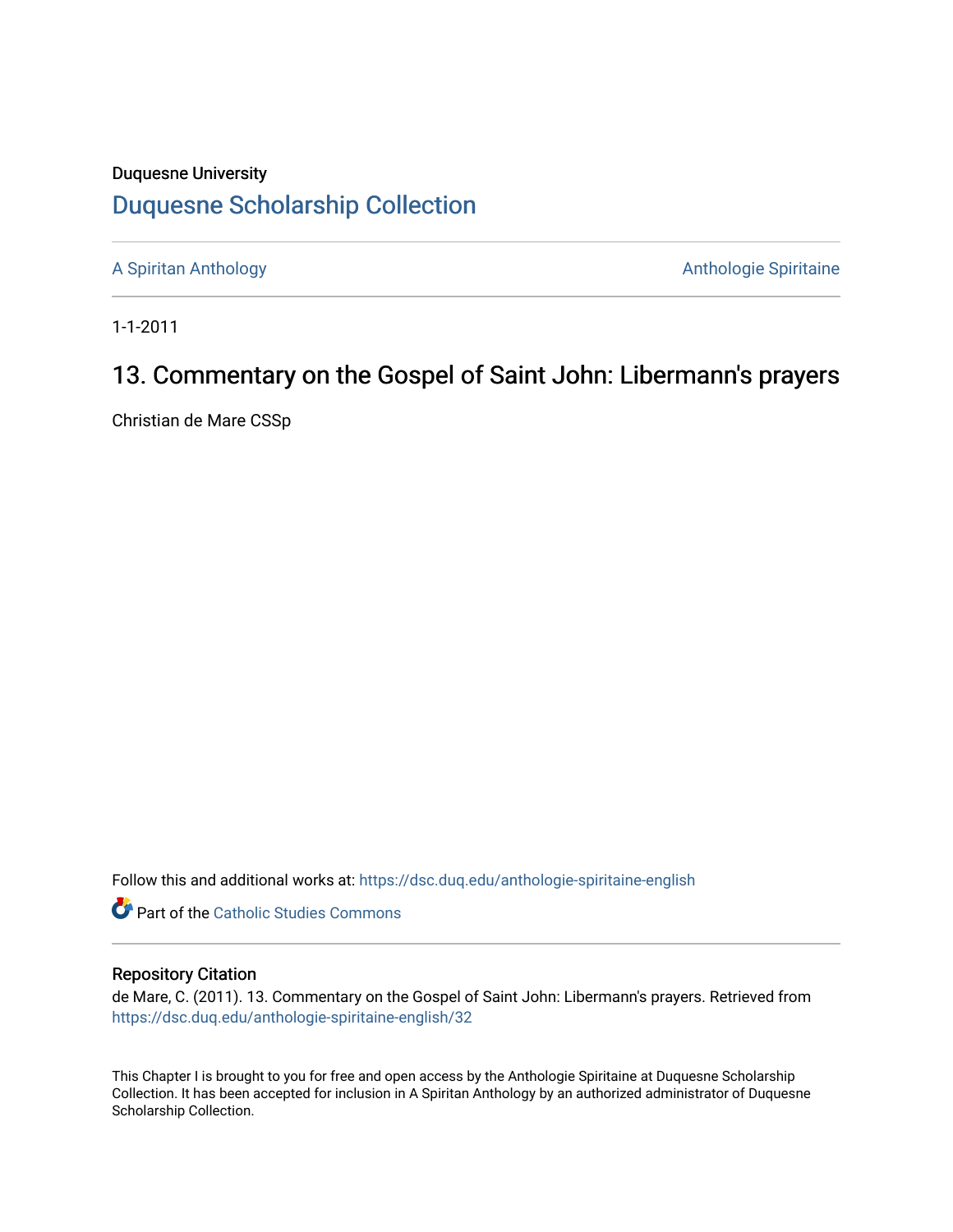## **Commentary on the Gospel of Saint John: Libermann's prayers**

*While he was writing his Commentary on St. John's Gospel, Francis Libermann composed some prayers which were inspired by the passages he was reflecting upon. Ihey were written in the pigeonloft where he lived on the roof of the Patriarca family's home in Rome, throughout the summer and autumn of 1840, as he waited to see if he could be ordained a priest. .*

### **01, 11: He came to his own domain and his own people did not accept him.**

Lord Jesus, come to me, your slavc who belongs to you. Let me not be attached to this world as all I want is to be united to You. Should I evcr turn from you, take mc forcibly and lead me to obey your will. Come Lord Jesus!

#### **01, 14: The Word was made flesh and dwelt amongst us.**

a immeasurable lovc of God, my Jesus. What must I do to love you as you love me? I am aware of my abject nothingness before your overwhelming love. O my beloved, your greatness overshadows all that I could do for you. Do with mc as you plcasc and come; Lord Jesus, and dwell within your wretched servant.

#### **03, 03: Unless a man is born from above, he cannot see** . **the kingdom of God.**

O Jesus, what love you have for wretches such as we are. I am ignorant, full of faults and imperfections like Nicodemus. Come to me with your boundless kindness and instruct me in your ways.

**03, 08: The wind blows wherever it pleases; you hear its sound, but you cannot tell where it comes from or where it is going. That is how it is with all who are born of the Spirit**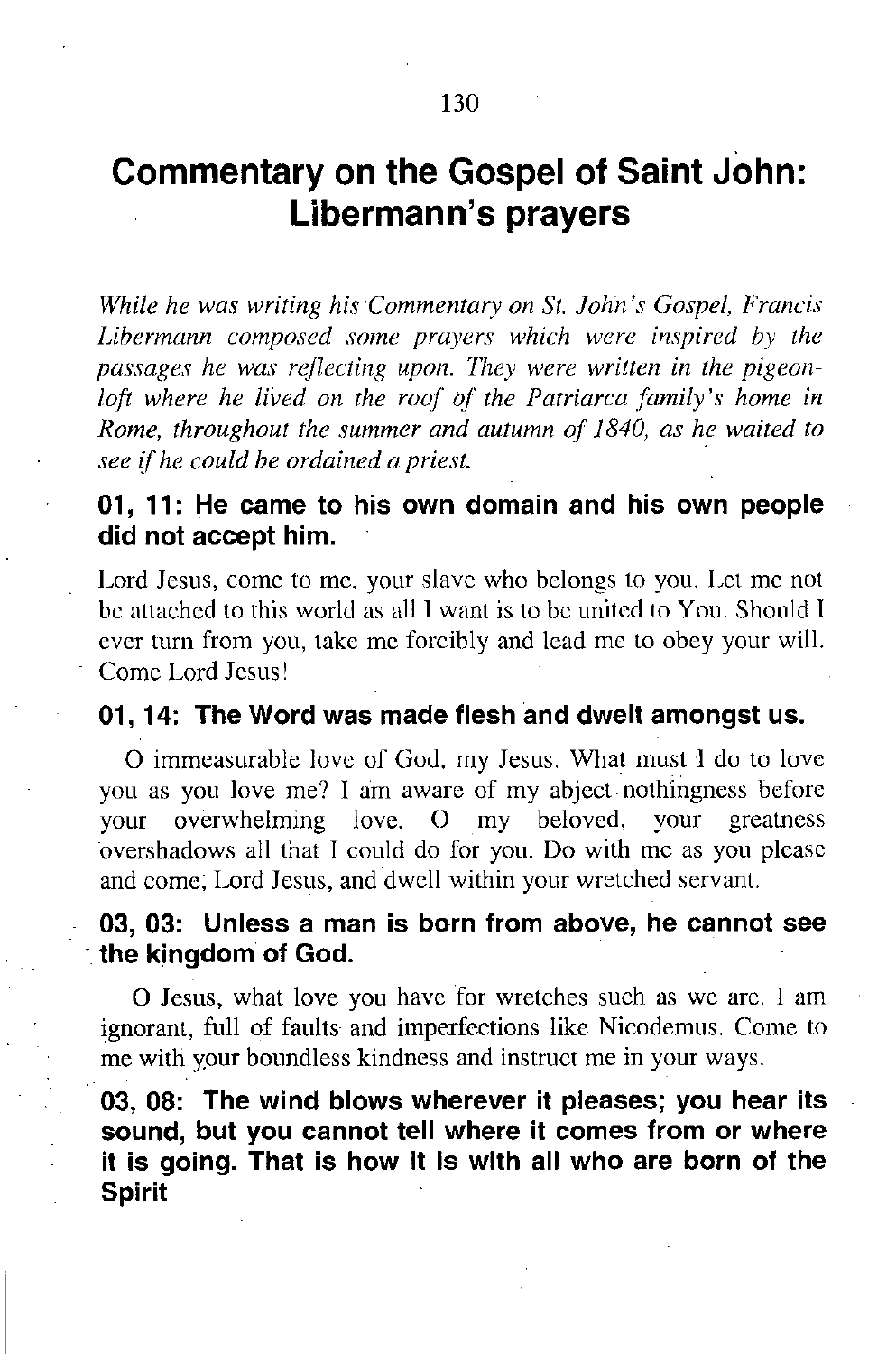Happy the one who listens carefully to this divine voice and obeys it. Holy and adorable Spirit of Jesus, let me listen to your sweet voice and renew me with your breath. Divine Spirit, I want to be before you like a light feather so that, with no hindrance from me, you can blow me wherever you wish.

## **03,15: The Son of Man must be lifted up so that everyone who believes may have** eternal life **in him.**

Merciful, sweet and good Jesus, I have the joy of being born after your crucifixion. In your kindness, you have drawn me to you and have had unimaginable mercy on such a wretched soul as I am. You have given me the precious gift of faith; increase it in me, as it is so weak through my own fault. Through a faith full of love, let me live for your love alone, sacrificing myself to you who gave yourself through love for me.

### **04, 08: A Samaritan woman came to draw water, Jesus said to her, 'Give me a drink'.**

Jesus, my adorable Lord, I too am miserable and wretched in the eyes of all creation. I too come to draw,water, but mine is from your heavenly fountain. Reyeal yourself to me and teach me all that I must do that is pleasing in your eyes and in those of your heavenly I ather.

## **04, 15: Sir, give me so'me of tha't water, so that I may never get thirsty.**

Lord Jesus, give me living water to refresh my soul, for without it, I give way to human passion and seek worldly solace. My human desires are strong and are always crying out for satisfaction. My thirst is unceasing and without your divine water of grace I will turn to worldly sources. My Saviour, give me your living water to satisfy my needs and save me from turning to this vain world.

**04, 18: "I have no husband". Jesus answered her, "you are right to say, 'I have no husband'; for although you**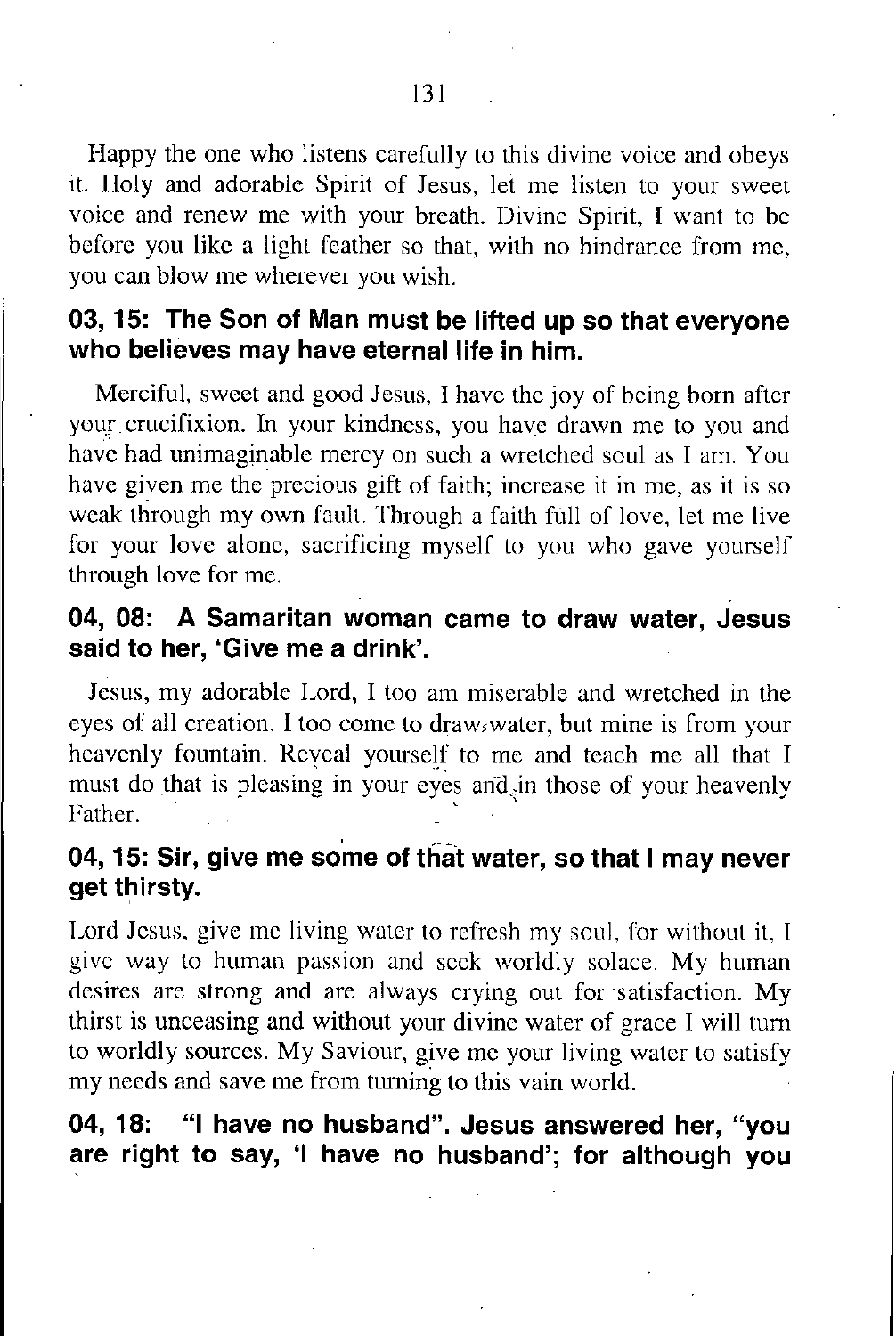**have had five, the one you have now is not your husband.'** *(The woman thought Jesus was as rigid as the Pharisees.)*

Lord Jesus, I have many proofs of the admirable way you show your kindness, your love, your gentleness and your tender compassion for sinners, even great ones like myself. Open my heart and look at my crimes and dreadful wickedness. Prostrate' before you, I acknowledge my faults. I beg you, forgive me my many sins and show me your loving mercy.

## **05, 16: It was because he did things like this (the** *cure of* a *paralytic)* **on the Sabbath that the Jews began to persecute Jesus.**

a Lord Jesus, how awful are these lapses into self-love. We must be on our guard not to judge those whose way of striving for perfection is different to our own, especially when it leads us to bitterness and unrest and we let our zeal run away with us. O Lord, keep me from this hypocrisy and let me walk in your humility.

#### **06. 69: We know that you are the Holy One of God.**

To whom should we go? You have the words of.eternal life. Our only desire is to be with you, our sovereign Master. We wish to think only of you and our joy and happiness are to be found in your words, which are so full of grace. These words are the words of life, of eternal life. They give us the life you came to bring and we want no other: Why should we want to leave you? On the contrary, we want to attach ourselves to you more and more, for you alone have the words of eternal life. To whom else could we go?

#### **07, 37: If any man is thirsty, let him come to me and drink.**

Let he who thirsts come and drink. Lord Jesus, I hear your call. Here I am, Lord: I am thirsty, thirsty almost to the point of collapse. I am cmpty, my soul is dry. Take me and let me drink from your fountain of salvation. Lower me into your heavenly waters, submerge me, drown me. Yes, Lord, drown me in these waters so desirable and desircd; drown my concupiscence, my pride, all my faults and vices